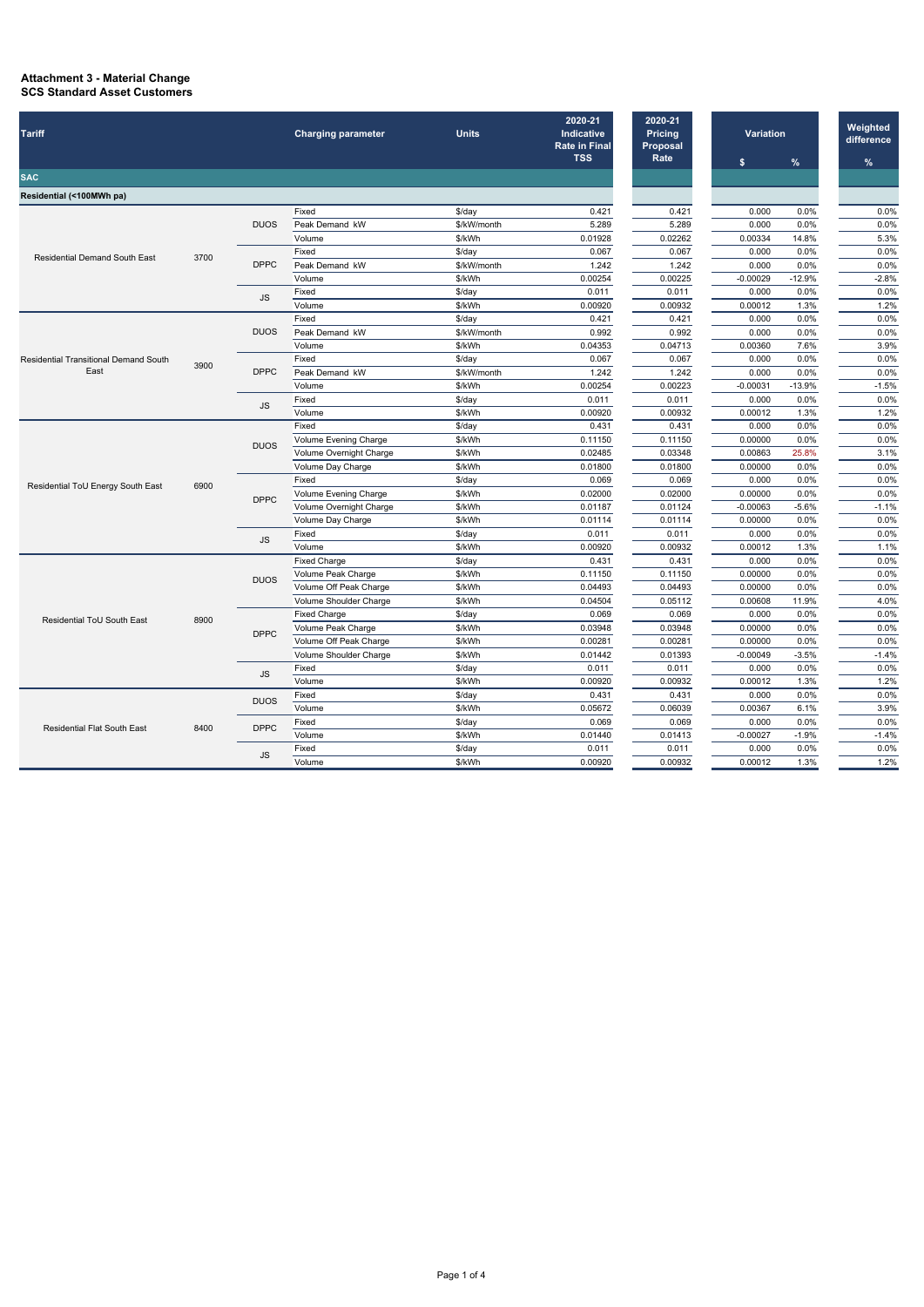| <b>Tariff</b>                                                                                                                                                                                                                                                                                                                                                                                                                                                                                                                                                                                                                                                                                                                                                                                                                                                                                                                                                                                                                                                                                                                                                                                                                                                                                                                                                                                                                                                                                                                                                                                                                                                                                                                                                                                                                                                                                                                                                                                                                                                                                                                                                                                                                                                                                                                                                                                                                                                                                                                                                                                                                                                                                                                                                                                                                                                                                                                                                                                                                                                                                                                                                                                                                                                                                                                                                                                                                                                                                                                                                                                                                                                                                                                                                                                                                                                     |      |             | <b>Charging parameter</b> | <b>Units</b>                                                                                                                                                                                                                                                                                                                                                                                                                                                                                                                                                                                                                                                                                                                                                                                                                                                                                                                                                                                                                | 2020-21<br>Indicative<br><b>Rate in Final</b><br><b>TSS</b> | 2020-21<br><b>Pricing</b><br><b>Proposal</b><br>Rate | <b>Variation</b><br>$\%$<br>$\boldsymbol{\mathsf{s}}$ | Weighted<br>difference<br>$\%$                                                                                                                                                                                                                                                                                                                                                                                                                                                                                                                                                             |
|-------------------------------------------------------------------------------------------------------------------------------------------------------------------------------------------------------------------------------------------------------------------------------------------------------------------------------------------------------------------------------------------------------------------------------------------------------------------------------------------------------------------------------------------------------------------------------------------------------------------------------------------------------------------------------------------------------------------------------------------------------------------------------------------------------------------------------------------------------------------------------------------------------------------------------------------------------------------------------------------------------------------------------------------------------------------------------------------------------------------------------------------------------------------------------------------------------------------------------------------------------------------------------------------------------------------------------------------------------------------------------------------------------------------------------------------------------------------------------------------------------------------------------------------------------------------------------------------------------------------------------------------------------------------------------------------------------------------------------------------------------------------------------------------------------------------------------------------------------------------------------------------------------------------------------------------------------------------------------------------------------------------------------------------------------------------------------------------------------------------------------------------------------------------------------------------------------------------------------------------------------------------------------------------------------------------------------------------------------------------------------------------------------------------------------------------------------------------------------------------------------------------------------------------------------------------------------------------------------------------------------------------------------------------------------------------------------------------------------------------------------------------------------------------------------------------------------------------------------------------------------------------------------------------------------------------------------------------------------------------------------------------------------------------------------------------------------------------------------------------------------------------------------------------------------------------------------------------------------------------------------------------------------------------------------------------------------------------------------------------------------------------------------------------------------------------------------------------------------------------------------------------------------------------------------------------------------------------------------------------------------------------------------------------------------------------------------------------------------------------------------------------------------------------------------------------------------------------------------------------|------|-------------|---------------------------|-----------------------------------------------------------------------------------------------------------------------------------------------------------------------------------------------------------------------------------------------------------------------------------------------------------------------------------------------------------------------------------------------------------------------------------------------------------------------------------------------------------------------------------------------------------------------------------------------------------------------------------------------------------------------------------------------------------------------------------------------------------------------------------------------------------------------------------------------------------------------------------------------------------------------------------------------------------------------------------------------------------------------------|-------------------------------------------------------------|------------------------------------------------------|-------------------------------------------------------|--------------------------------------------------------------------------------------------------------------------------------------------------------------------------------------------------------------------------------------------------------------------------------------------------------------------------------------------------------------------------------------------------------------------------------------------------------------------------------------------------------------------------------------------------------------------------------------------|
| Small Business (<100MWh pa)                                                                                                                                                                                                                                                                                                                                                                                                                                                                                                                                                                                                                                                                                                                                                                                                                                                                                                                                                                                                                                                                                                                                                                                                                                                                                                                                                                                                                                                                                                                                                                                                                                                                                                                                                                                                                                                                                                                                                                                                                                                                                                                                                                                                                                                                                                                                                                                                                                                                                                                                                                                                                                                                                                                                                                                                                                                                                                                                                                                                                                                                                                                                                                                                                                                                                                                                                                                                                                                                                                                                                                                                                                                                                                                                                                                                                                       |      |             |                           |                                                                                                                                                                                                                                                                                                                                                                                                                                                                                                                                                                                                                                                                                                                                                                                                                                                                                                                                                                                                                             |                                                             |                                                      |                                                       |                                                                                                                                                                                                                                                                                                                                                                                                                                                                                                                                                                                            |
|                                                                                                                                                                                                                                                                                                                                                                                                                                                                                                                                                                                                                                                                                                                                                                                                                                                                                                                                                                                                                                                                                                                                                                                                                                                                                                                                                                                                                                                                                                                                                                                                                                                                                                                                                                                                                                                                                                                                                                                                                                                                                                                                                                                                                                                                                                                                                                                                                                                                                                                                                                                                                                                                                                                                                                                                                                                                                                                                                                                                                                                                                                                                                                                                                                                                                                                                                                                                                                                                                                                                                                                                                                                                                                                                                                                                                                                                   |      |             | Fixed                     | $$$ /day                                                                                                                                                                                                                                                                                                                                                                                                                                                                                                                                                                                                                                                                                                                                                                                                                                                                                                                                                                                                                    | 0.474                                                       | 0.474                                                | 0.000<br>0.0%                                         | 0.0%                                                                                                                                                                                                                                                                                                                                                                                                                                                                                                                                                                                       |
|                                                                                                                                                                                                                                                                                                                                                                                                                                                                                                                                                                                                                                                                                                                                                                                                                                                                                                                                                                                                                                                                                                                                                                                                                                                                                                                                                                                                                                                                                                                                                                                                                                                                                                                                                                                                                                                                                                                                                                                                                                                                                                                                                                                                                                                                                                                                                                                                                                                                                                                                                                                                                                                                                                                                                                                                                                                                                                                                                                                                                                                                                                                                                                                                                                                                                                                                                                                                                                                                                                                                                                                                                                                                                                                                                                                                                                                                   |      | <b>DUOS</b> | Peak Demand kW            | \$/kW/month                                                                                                                                                                                                                                                                                                                                                                                                                                                                                                                                                                                                                                                                                                                                                                                                                                                                                                                                                                                                                 | 6.482                                                       | 6.482                                                | 0.000<br>0.0%                                         | 0.0%                                                                                                                                                                                                                                                                                                                                                                                                                                                                                                                                                                                       |
|                                                                                                                                                                                                                                                                                                                                                                                                                                                                                                                                                                                                                                                                                                                                                                                                                                                                                                                                                                                                                                                                                                                                                                                                                                                                                                                                                                                                                                                                                                                                                                                                                                                                                                                                                                                                                                                                                                                                                                                                                                                                                                                                                                                                                                                                                                                                                                                                                                                                                                                                                                                                                                                                                                                                                                                                                                                                                                                                                                                                                                                                                                                                                                                                                                                                                                                                                                                                                                                                                                                                                                                                                                                                                                                                                                                                                                                                   |      |             | Volume                    |                                                                                                                                                                                                                                                                                                                                                                                                                                                                                                                                                                                                                                                                                                                                                                                                                                                                                                                                                                                                                             |                                                             |                                                      |                                                       |                                                                                                                                                                                                                                                                                                                                                                                                                                                                                                                                                                                            |
| <b>Small Business Demand South East</b>                                                                                                                                                                                                                                                                                                                                                                                                                                                                                                                                                                                                                                                                                                                                                                                                                                                                                                                                                                                                                                                                                                                                                                                                                                                                                                                                                                                                                                                                                                                                                                                                                                                                                                                                                                                                                                                                                                                                                                                                                                                                                                                                                                                                                                                                                                                                                                                                                                                                                                                                                                                                                                                                                                                                                                                                                                                                                                                                                                                                                                                                                                                                                                                                                                                                                                                                                                                                                                                                                                                                                                                                                                                                                                                                                                                                                           | 3600 |             |                           |                                                                                                                                                                                                                                                                                                                                                                                                                                                                                                                                                                                                                                                                                                                                                                                                                                                                                                                                                                                                                             |                                                             |                                                      |                                                       |                                                                                                                                                                                                                                                                                                                                                                                                                                                                                                                                                                                            |
|                                                                                                                                                                                                                                                                                                                                                                                                                                                                                                                                                                                                                                                                                                                                                                                                                                                                                                                                                                                                                                                                                                                                                                                                                                                                                                                                                                                                                                                                                                                                                                                                                                                                                                                                                                                                                                                                                                                                                                                                                                                                                                                                                                                                                                                                                                                                                                                                                                                                                                                                                                                                                                                                                                                                                                                                                                                                                                                                                                                                                                                                                                                                                                                                                                                                                                                                                                                                                                                                                                                                                                                                                                                                                                                                                                                                                                                                   |      |             |                           |                                                                                                                                                                                                                                                                                                                                                                                                                                                                                                                                                                                                                                                                                                                                                                                                                                                                                                                                                                                                                             |                                                             |                                                      |                                                       |                                                                                                                                                                                                                                                                                                                                                                                                                                                                                                                                                                                            |
| \$/kWh<br>0.03956<br>0.04248<br>0.188<br>0.188<br>Fixed<br>$$$ /day<br><b>DPPC</b><br>Peak Demand kW<br>\$/kW/month<br>1.242<br>1.242<br>Volume<br>\$/kWh<br>0.00699<br>0.00679<br>Fixed<br>0.011<br>$$$ /day<br>0.011<br>JS<br>\$/kWh<br>Volume<br>0.01010<br>0.00993<br>$$$ /day<br>0.474<br>0.474<br>Fixed<br><b>DUOS</b><br>Peak Demand kW<br>\$/kW/month<br>0.648<br>0.648<br>\$/kWh<br>0.05922<br>0.06220<br>Volume<br>Fixed<br>$$$ /day<br>0.188<br>0.188<br><b>Small Business Transitional Demand</b><br>3800<br>South East<br><b>DPPC</b><br>Peak Demand kW<br>\$/kW/month<br>1.242<br>1.242<br>Volume<br>\$/kWh<br>0.00699<br>0.00678<br>Fixed<br>0.011<br>0.011<br>$$$ /day<br>JS<br>Volume<br>0.00993<br>\$/kWh<br>0.01010<br>0.485<br>Fixed Band 1<br>\$/day<br>0.485<br>0.728<br>Fixed Band 2<br>\$/day<br>0.728<br>0.971<br>Fixed Band 3<br>\$/day<br>0.971<br>1.214<br>Fixed Band 4<br>\$/day<br>1.214<br><b>DUOS</b><br>Fixed Band 5<br>1.456<br>\$/day<br>1.456<br>\$/kWh<br>0.12253<br>0.12253<br>Volume Evening Charge<br>Volume Overnight Charge<br>\$/kWh<br>0.05676<br>0.06352<br>\$/kWh<br>0.03945<br>Volume Day Charge<br>0.03945<br>0.193<br>Fixed Band 1<br>$$$ /day<br>0.193<br>Small Business Time-of-Use Energy<br>6800<br>South East<br>0.231<br>Fixed Band 2<br>$$$ /day<br>0.231<br>0.270<br>0.270<br>Fixed Band 3<br>\$/day<br>0.308<br>0.308<br>Fixed Band 4<br>\$/day<br><b>DPPC</b><br>0.347<br>0.347<br>Fixed Band 5<br>\$/day<br>\$/kWh<br>0.02186<br>0.02186<br>Volume Evening Charge<br>0.00911<br><b>Volume Overnight Charge</b><br>\$/kWh<br>0.00870<br>0.00874<br>0.00874<br>Volume Day Charge<br>\$/kWh<br>Fixed<br>\$/day<br>0.011<br>0.011<br><b>JS</b><br>\$/kWh<br>0.01010<br>0.00993<br>Volume<br>Fixed<br>$$$ /day<br>0.485<br>0.485<br><b>DUOS</b><br>Volume<br>\$/kWh<br>0.06548<br>0.06866<br>$$$ /day<br>0.193<br>0.193<br>Fixed<br><b>DPPC</b><br><b>Small Business Flat South East</b><br>8500<br>Volume<br>\$/kWh<br>0.01062<br>0.01040<br>Fixed<br>0.011<br>\$/day<br>0.011<br>JS<br>Volume<br>\$/kWh<br>0.00993<br>0.01010<br><b>Fixed Charge</b><br>0.457<br>\$/day<br>0.457<br><b>DUOS</b><br>Demand Charge kW<br>\$/kW/month<br>6.482<br>6.482<br>\$/kWh<br>0.03263<br>Volume Charge<br>0.03437<br><b>Fixed Charge</b><br>$$$ /day<br>0.000<br>0.000<br>Business Demand (closed) South East<br>7100<br><b>DPPC</b><br>Demand Charge kW<br>1.242<br>\$/kW/month<br>1.242<br>\$/kWh<br>0.00298<br>0.00292<br>Volume Charge<br>$$$ /day<br>0.011<br>Fixed<br>0.011<br>JS<br>\$/kWh<br>0.00993<br>0.01010<br>Volume<br>$$$ /day<br>0.485<br>0.485<br><b>Fixed Charge</b><br><b>DUOS</b><br>\$/kWh<br>0.07797<br>0.07797<br>Volume Peak Charge<br>Volume Off Peak Charge<br>\$/kWh<br>0.04300<br>0.05004<br><b>Fixed Charge</b><br>0.193<br>0.193<br>\$/day<br><b>Business Time-of-Use South East</b><br>8800<br><b>DPPC</b><br>Volume Peak Charge<br>\$/kWh<br>0.01458<br>0.01458<br>Volume Off Peak Charge<br>\$/kWh<br>0.00738<br>0.00694<br>Fixed<br>$$$ /day<br>0.011<br>0.011<br><b>JS</b><br>Volume<br>\$/kWh<br>0.01010<br>0.00993<br>0.485<br>Fixed Band 1<br>$$$ /day<br>0.485<br>0.728<br>Fixed Band 2<br>$$$ /day<br>0.728<br>0.971<br>Fixed Band 3<br>0.971<br>$$$ /day<br><b>DUOS</b><br>Fixed Band 4<br>1.214<br>$$$ /day<br>1.214<br>Fixed Band 5<br>1.456<br>1.456<br>$$$ /day<br>Volume<br>\$/kWh<br>0.06548<br>0.06866<br>Fixed Band 1<br>0.193<br>\$/day<br>0.193<br>Small Business Wide Inclining Fixed<br>6000<br><b>Tariff South East</b><br>Fixed Band 2<br>0.231<br>\$/day<br>0.231<br>Fixed Band 3<br>0.270<br>0.270<br>\$/day<br><b>DPPC</b><br>Fixed Band 4<br>0.308<br>0.308<br>\$/day<br>0.347<br>Fixed Band 5<br>\$/day<br>0.347<br>0.01062<br>\$/kWh<br>0.01040<br>Volume<br>Fixed<br>$$$ /day<br>0.011<br>0.011<br><b>JS</b><br>Volume<br>\$/kWh<br>0.00993<br>0.01010 |      |             |                           |                                                                                                                                                                                                                                                                                                                                                                                                                                                                                                                                                                                                                                                                                                                                                                                                                                                                                                                                                                                                                             |                                                             |                                                      |                                                       |                                                                                                                                                                                                                                                                                                                                                                                                                                                                                                                                                                                            |
|                                                                                                                                                                                                                                                                                                                                                                                                                                                                                                                                                                                                                                                                                                                                                                                                                                                                                                                                                                                                                                                                                                                                                                                                                                                                                                                                                                                                                                                                                                                                                                                                                                                                                                                                                                                                                                                                                                                                                                                                                                                                                                                                                                                                                                                                                                                                                                                                                                                                                                                                                                                                                                                                                                                                                                                                                                                                                                                                                                                                                                                                                                                                                                                                                                                                                                                                                                                                                                                                                                                                                                                                                                                                                                                                                                                                                                                                   |      |             |                           |                                                                                                                                                                                                                                                                                                                                                                                                                                                                                                                                                                                                                                                                                                                                                                                                                                                                                                                                                                                                                             |                                                             |                                                      | $-0.00017$<br>$-1.7%$                                 | 4.6%<br>0.0%<br>0.0%<br>$-1.7%$<br>0.0%<br>$-1.7%$<br>0.0%<br>0.0%<br>3.7%<br>0.0%<br>0.0%<br>$-1.1%$<br>0.0%<br>$-1.7%$<br>0.0%<br>0.0%<br>0.0%<br>0.0%<br>0.0%<br>0.0%<br>3.0%<br>0.0%<br>0.0%<br>0.0%<br>0.0%<br>0.0%<br>0.0%<br>0.0%<br>$-0.8%$<br>0.0%<br>0.0%<br>$-1.7%$<br>0.0%<br>0.0%<br>0.0%<br>0.0%<br>0.0%<br>0.0%<br>0.0%<br>0.0%<br>3.7%<br>0.0%<br>0.0%<br>$-1.2%$<br>0.0%<br>$-1.7%$<br>0.0%<br>0.0%<br>4.1%<br>0.0%<br>0.0%<br>$-1.4%$<br>0.0%<br>0.0%<br>0.0%<br>0.0%<br>0.0%<br>0.0%<br>0.0%<br>3.8%<br>0.0%<br>0.0%<br>0.0%<br>0.0%<br>0.0%<br>$-1.4%$<br>0.0%<br>0.0% |
|                                                                                                                                                                                                                                                                                                                                                                                                                                                                                                                                                                                                                                                                                                                                                                                                                                                                                                                                                                                                                                                                                                                                                                                                                                                                                                                                                                                                                                                                                                                                                                                                                                                                                                                                                                                                                                                                                                                                                                                                                                                                                                                                                                                                                                                                                                                                                                                                                                                                                                                                                                                                                                                                                                                                                                                                                                                                                                                                                                                                                                                                                                                                                                                                                                                                                                                                                                                                                                                                                                                                                                                                                                                                                                                                                                                                                                                                   |      |             |                           |                                                                                                                                                                                                                                                                                                                                                                                                                                                                                                                                                                                                                                                                                                                                                                                                                                                                                                                                                                                                                             |                                                             |                                                      | 0.000<br>0.0%                                         |                                                                                                                                                                                                                                                                                                                                                                                                                                                                                                                                                                                            |
|                                                                                                                                                                                                                                                                                                                                                                                                                                                                                                                                                                                                                                                                                                                                                                                                                                                                                                                                                                                                                                                                                                                                                                                                                                                                                                                                                                                                                                                                                                                                                                                                                                                                                                                                                                                                                                                                                                                                                                                                                                                                                                                                                                                                                                                                                                                                                                                                                                                                                                                                                                                                                                                                                                                                                                                                                                                                                                                                                                                                                                                                                                                                                                                                                                                                                                                                                                                                                                                                                                                                                                                                                                                                                                                                                                                                                                                                   |      |             |                           |                                                                                                                                                                                                                                                                                                                                                                                                                                                                                                                                                                                                                                                                                                                                                                                                                                                                                                                                                                                                                             |                                                             |                                                      | 0.000<br>0.0%                                         |                                                                                                                                                                                                                                                                                                                                                                                                                                                                                                                                                                                            |
|                                                                                                                                                                                                                                                                                                                                                                                                                                                                                                                                                                                                                                                                                                                                                                                                                                                                                                                                                                                                                                                                                                                                                                                                                                                                                                                                                                                                                                                                                                                                                                                                                                                                                                                                                                                                                                                                                                                                                                                                                                                                                                                                                                                                                                                                                                                                                                                                                                                                                                                                                                                                                                                                                                                                                                                                                                                                                                                                                                                                                                                                                                                                                                                                                                                                                                                                                                                                                                                                                                                                                                                                                                                                                                                                                                                                                                                                   |      |             |                           |                                                                                                                                                                                                                                                                                                                                                                                                                                                                                                                                                                                                                                                                                                                                                                                                                                                                                                                                                                                                                             |                                                             |                                                      | 0.00298<br>4.8%                                       |                                                                                                                                                                                                                                                                                                                                                                                                                                                                                                                                                                                            |
|                                                                                                                                                                                                                                                                                                                                                                                                                                                                                                                                                                                                                                                                                                                                                                                                                                                                                                                                                                                                                                                                                                                                                                                                                                                                                                                                                                                                                                                                                                                                                                                                                                                                                                                                                                                                                                                                                                                                                                                                                                                                                                                                                                                                                                                                                                                                                                                                                                                                                                                                                                                                                                                                                                                                                                                                                                                                                                                                                                                                                                                                                                                                                                                                                                                                                                                                                                                                                                                                                                                                                                                                                                                                                                                                                                                                                                                                   |      |             |                           |                                                                                                                                                                                                                                                                                                                                                                                                                                                                                                                                                                                                                                                                                                                                                                                                                                                                                                                                                                                                                             |                                                             |                                                      |                                                       |                                                                                                                                                                                                                                                                                                                                                                                                                                                                                                                                                                                            |
|                                                                                                                                                                                                                                                                                                                                                                                                                                                                                                                                                                                                                                                                                                                                                                                                                                                                                                                                                                                                                                                                                                                                                                                                                                                                                                                                                                                                                                                                                                                                                                                                                                                                                                                                                                                                                                                                                                                                                                                                                                                                                                                                                                                                                                                                                                                                                                                                                                                                                                                                                                                                                                                                                                                                                                                                                                                                                                                                                                                                                                                                                                                                                                                                                                                                                                                                                                                                                                                                                                                                                                                                                                                                                                                                                                                                                                                                   |      |             |                           |                                                                                                                                                                                                                                                                                                                                                                                                                                                                                                                                                                                                                                                                                                                                                                                                                                                                                                                                                                                                                             |                                                             |                                                      |                                                       |                                                                                                                                                                                                                                                                                                                                                                                                                                                                                                                                                                                            |
|                                                                                                                                                                                                                                                                                                                                                                                                                                                                                                                                                                                                                                                                                                                                                                                                                                                                                                                                                                                                                                                                                                                                                                                                                                                                                                                                                                                                                                                                                                                                                                                                                                                                                                                                                                                                                                                                                                                                                                                                                                                                                                                                                                                                                                                                                                                                                                                                                                                                                                                                                                                                                                                                                                                                                                                                                                                                                                                                                                                                                                                                                                                                                                                                                                                                                                                                                                                                                                                                                                                                                                                                                                                                                                                                                                                                                                                                   |      |             |                           |                                                                                                                                                                                                                                                                                                                                                                                                                                                                                                                                                                                                                                                                                                                                                                                                                                                                                                                                                                                                                             |                                                             |                                                      |                                                       |                                                                                                                                                                                                                                                                                                                                                                                                                                                                                                                                                                                            |
|                                                                                                                                                                                                                                                                                                                                                                                                                                                                                                                                                                                                                                                                                                                                                                                                                                                                                                                                                                                                                                                                                                                                                                                                                                                                                                                                                                                                                                                                                                                                                                                                                                                                                                                                                                                                                                                                                                                                                                                                                                                                                                                                                                                                                                                                                                                                                                                                                                                                                                                                                                                                                                                                                                                                                                                                                                                                                                                                                                                                                                                                                                                                                                                                                                                                                                                                                                                                                                                                                                                                                                                                                                                                                                                                                                                                                                                                   |      |             |                           |                                                                                                                                                                                                                                                                                                                                                                                                                                                                                                                                                                                                                                                                                                                                                                                                                                                                                                                                                                                                                             |                                                             |                                                      |                                                       |                                                                                                                                                                                                                                                                                                                                                                                                                                                                                                                                                                                            |
|                                                                                                                                                                                                                                                                                                                                                                                                                                                                                                                                                                                                                                                                                                                                                                                                                                                                                                                                                                                                                                                                                                                                                                                                                                                                                                                                                                                                                                                                                                                                                                                                                                                                                                                                                                                                                                                                                                                                                                                                                                                                                                                                                                                                                                                                                                                                                                                                                                                                                                                                                                                                                                                                                                                                                                                                                                                                                                                                                                                                                                                                                                                                                                                                                                                                                                                                                                                                                                                                                                                                                                                                                                                                                                                                                                                                                                                                   |      |             |                           |                                                                                                                                                                                                                                                                                                                                                                                                                                                                                                                                                                                                                                                                                                                                                                                                                                                                                                                                                                                                                             |                                                             |                                                      |                                                       |                                                                                                                                                                                                                                                                                                                                                                                                                                                                                                                                                                                            |
|                                                                                                                                                                                                                                                                                                                                                                                                                                                                                                                                                                                                                                                                                                                                                                                                                                                                                                                                                                                                                                                                                                                                                                                                                                                                                                                                                                                                                                                                                                                                                                                                                                                                                                                                                                                                                                                                                                                                                                                                                                                                                                                                                                                                                                                                                                                                                                                                                                                                                                                                                                                                                                                                                                                                                                                                                                                                                                                                                                                                                                                                                                                                                                                                                                                                                                                                                                                                                                                                                                                                                                                                                                                                                                                                                                                                                                                                   |      |             |                           |                                                                                                                                                                                                                                                                                                                                                                                                                                                                                                                                                                                                                                                                                                                                                                                                                                                                                                                                                                                                                             |                                                             |                                                      | 0.000                                                 |                                                                                                                                                                                                                                                                                                                                                                                                                                                                                                                                                                                            |
|                                                                                                                                                                                                                                                                                                                                                                                                                                                                                                                                                                                                                                                                                                                                                                                                                                                                                                                                                                                                                                                                                                                                                                                                                                                                                                                                                                                                                                                                                                                                                                                                                                                                                                                                                                                                                                                                                                                                                                                                                                                                                                                                                                                                                                                                                                                                                                                                                                                                                                                                                                                                                                                                                                                                                                                                                                                                                                                                                                                                                                                                                                                                                                                                                                                                                                                                                                                                                                                                                                                                                                                                                                                                                                                                                                                                                                                                   |      |             |                           |                                                                                                                                                                                                                                                                                                                                                                                                                                                                                                                                                                                                                                                                                                                                                                                                                                                                                                                                                                                                                             |                                                             |                                                      | 0.000<br>0.0%                                         |                                                                                                                                                                                                                                                                                                                                                                                                                                                                                                                                                                                            |
|                                                                                                                                                                                                                                                                                                                                                                                                                                                                                                                                                                                                                                                                                                                                                                                                                                                                                                                                                                                                                                                                                                                                                                                                                                                                                                                                                                                                                                                                                                                                                                                                                                                                                                                                                                                                                                                                                                                                                                                                                                                                                                                                                                                                                                                                                                                                                                                                                                                                                                                                                                                                                                                                                                                                                                                                                                                                                                                                                                                                                                                                                                                                                                                                                                                                                                                                                                                                                                                                                                                                                                                                                                                                                                                                                                                                                                                                   |      |             |                           |                                                                                                                                                                                                                                                                                                                                                                                                                                                                                                                                                                                                                                                                                                                                                                                                                                                                                                                                                                                                                             |                                                             |                                                      | 0.000<br>0.0%                                         |                                                                                                                                                                                                                                                                                                                                                                                                                                                                                                                                                                                            |
|                                                                                                                                                                                                                                                                                                                                                                                                                                                                                                                                                                                                                                                                                                                                                                                                                                                                                                                                                                                                                                                                                                                                                                                                                                                                                                                                                                                                                                                                                                                                                                                                                                                                                                                                                                                                                                                                                                                                                                                                                                                                                                                                                                                                                                                                                                                                                                                                                                                                                                                                                                                                                                                                                                                                                                                                                                                                                                                                                                                                                                                                                                                                                                                                                                                                                                                                                                                                                                                                                                                                                                                                                                                                                                                                                                                                                                                                   |      |             |                           |                                                                                                                                                                                                                                                                                                                                                                                                                                                                                                                                                                                                                                                                                                                                                                                                                                                                                                                                                                                                                             |                                                             |                                                      | 0.000<br>0.0%                                         |                                                                                                                                                                                                                                                                                                                                                                                                                                                                                                                                                                                            |
|                                                                                                                                                                                                                                                                                                                                                                                                                                                                                                                                                                                                                                                                                                                                                                                                                                                                                                                                                                                                                                                                                                                                                                                                                                                                                                                                                                                                                                                                                                                                                                                                                                                                                                                                                                                                                                                                                                                                                                                                                                                                                                                                                                                                                                                                                                                                                                                                                                                                                                                                                                                                                                                                                                                                                                                                                                                                                                                                                                                                                                                                                                                                                                                                                                                                                                                                                                                                                                                                                                                                                                                                                                                                                                                                                                                                                                                                   |      |             |                           |                                                                                                                                                                                                                                                                                                                                                                                                                                                                                                                                                                                                                                                                                                                                                                                                                                                                                                                                                                                                                             |                                                             |                                                      | 0.00000<br>0.0%                                       |                                                                                                                                                                                                                                                                                                                                                                                                                                                                                                                                                                                            |
|                                                                                                                                                                                                                                                                                                                                                                                                                                                                                                                                                                                                                                                                                                                                                                                                                                                                                                                                                                                                                                                                                                                                                                                                                                                                                                                                                                                                                                                                                                                                                                                                                                                                                                                                                                                                                                                                                                                                                                                                                                                                                                                                                                                                                                                                                                                                                                                                                                                                                                                                                                                                                                                                                                                                                                                                                                                                                                                                                                                                                                                                                                                                                                                                                                                                                                                                                                                                                                                                                                                                                                                                                                                                                                                                                                                                                                                                   |      |             |                           |                                                                                                                                                                                                                                                                                                                                                                                                                                                                                                                                                                                                                                                                                                                                                                                                                                                                                                                                                                                                                             |                                                             |                                                      | 0.00676<br>10.6%                                      |                                                                                                                                                                                                                                                                                                                                                                                                                                                                                                                                                                                            |
|                                                                                                                                                                                                                                                                                                                                                                                                                                                                                                                                                                                                                                                                                                                                                                                                                                                                                                                                                                                                                                                                                                                                                                                                                                                                                                                                                                                                                                                                                                                                                                                                                                                                                                                                                                                                                                                                                                                                                                                                                                                                                                                                                                                                                                                                                                                                                                                                                                                                                                                                                                                                                                                                                                                                                                                                                                                                                                                                                                                                                                                                                                                                                                                                                                                                                                                                                                                                                                                                                                                                                                                                                                                                                                                                                                                                                                                                   |      |             |                           |                                                                                                                                                                                                                                                                                                                                                                                                                                                                                                                                                                                                                                                                                                                                                                                                                                                                                                                                                                                                                             |                                                             |                                                      | 0.0%<br>0.00000                                       |                                                                                                                                                                                                                                                                                                                                                                                                                                                                                                                                                                                            |
|                                                                                                                                                                                                                                                                                                                                                                                                                                                                                                                                                                                                                                                                                                                                                                                                                                                                                                                                                                                                                                                                                                                                                                                                                                                                                                                                                                                                                                                                                                                                                                                                                                                                                                                                                                                                                                                                                                                                                                                                                                                                                                                                                                                                                                                                                                                                                                                                                                                                                                                                                                                                                                                                                                                                                                                                                                                                                                                                                                                                                                                                                                                                                                                                                                                                                                                                                                                                                                                                                                                                                                                                                                                                                                                                                                                                                                                                   |      |             |                           |                                                                                                                                                                                                                                                                                                                                                                                                                                                                                                                                                                                                                                                                                                                                                                                                                                                                                                                                                                                                                             |                                                             |                                                      |                                                       |                                                                                                                                                                                                                                                                                                                                                                                                                                                                                                                                                                                            |
|                                                                                                                                                                                                                                                                                                                                                                                                                                                                                                                                                                                                                                                                                                                                                                                                                                                                                                                                                                                                                                                                                                                                                                                                                                                                                                                                                                                                                                                                                                                                                                                                                                                                                                                                                                                                                                                                                                                                                                                                                                                                                                                                                                                                                                                                                                                                                                                                                                                                                                                                                                                                                                                                                                                                                                                                                                                                                                                                                                                                                                                                                                                                                                                                                                                                                                                                                                                                                                                                                                                                                                                                                                                                                                                                                                                                                                                                   |      |             |                           |                                                                                                                                                                                                                                                                                                                                                                                                                                                                                                                                                                                                                                                                                                                                                                                                                                                                                                                                                                                                                             |                                                             |                                                      |                                                       |                                                                                                                                                                                                                                                                                                                                                                                                                                                                                                                                                                                            |
|                                                                                                                                                                                                                                                                                                                                                                                                                                                                                                                                                                                                                                                                                                                                                                                                                                                                                                                                                                                                                                                                                                                                                                                                                                                                                                                                                                                                                                                                                                                                                                                                                                                                                                                                                                                                                                                                                                                                                                                                                                                                                                                                                                                                                                                                                                                                                                                                                                                                                                                                                                                                                                                                                                                                                                                                                                                                                                                                                                                                                                                                                                                                                                                                                                                                                                                                                                                                                                                                                                                                                                                                                                                                                                                                                                                                                                                                   |      |             |                           |                                                                                                                                                                                                                                                                                                                                                                                                                                                                                                                                                                                                                                                                                                                                                                                                                                                                                                                                                                                                                             |                                                             |                                                      |                                                       |                                                                                                                                                                                                                                                                                                                                                                                                                                                                                                                                                                                            |
|                                                                                                                                                                                                                                                                                                                                                                                                                                                                                                                                                                                                                                                                                                                                                                                                                                                                                                                                                                                                                                                                                                                                                                                                                                                                                                                                                                                                                                                                                                                                                                                                                                                                                                                                                                                                                                                                                                                                                                                                                                                                                                                                                                                                                                                                                                                                                                                                                                                                                                                                                                                                                                                                                                                                                                                                                                                                                                                                                                                                                                                                                                                                                                                                                                                                                                                                                                                                                                                                                                                                                                                                                                                                                                                                                                                                                                                                   |      |             |                           |                                                                                                                                                                                                                                                                                                                                                                                                                                                                                                                                                                                                                                                                                                                                                                                                                                                                                                                                                                                                                             |                                                             |                                                      |                                                       |                                                                                                                                                                                                                                                                                                                                                                                                                                                                                                                                                                                            |
|                                                                                                                                                                                                                                                                                                                                                                                                                                                                                                                                                                                                                                                                                                                                                                                                                                                                                                                                                                                                                                                                                                                                                                                                                                                                                                                                                                                                                                                                                                                                                                                                                                                                                                                                                                                                                                                                                                                                                                                                                                                                                                                                                                                                                                                                                                                                                                                                                                                                                                                                                                                                                                                                                                                                                                                                                                                                                                                                                                                                                                                                                                                                                                                                                                                                                                                                                                                                                                                                                                                                                                                                                                                                                                                                                                                                                                                                   |      |             |                           |                                                                                                                                                                                                                                                                                                                                                                                                                                                                                                                                                                                                                                                                                                                                                                                                                                                                                                                                                                                                                             |                                                             |                                                      |                                                       |                                                                                                                                                                                                                                                                                                                                                                                                                                                                                                                                                                                            |
|                                                                                                                                                                                                                                                                                                                                                                                                                                                                                                                                                                                                                                                                                                                                                                                                                                                                                                                                                                                                                                                                                                                                                                                                                                                                                                                                                                                                                                                                                                                                                                                                                                                                                                                                                                                                                                                                                                                                                                                                                                                                                                                                                                                                                                                                                                                                                                                                                                                                                                                                                                                                                                                                                                                                                                                                                                                                                                                                                                                                                                                                                                                                                                                                                                                                                                                                                                                                                                                                                                                                                                                                                                                                                                                                                                                                                                                                   |      |             |                           |                                                                                                                                                                                                                                                                                                                                                                                                                                                                                                                                                                                                                                                                                                                                                                                                                                                                                                                                                                                                                             |                                                             |                                                      |                                                       |                                                                                                                                                                                                                                                                                                                                                                                                                                                                                                                                                                                            |
|                                                                                                                                                                                                                                                                                                                                                                                                                                                                                                                                                                                                                                                                                                                                                                                                                                                                                                                                                                                                                                                                                                                                                                                                                                                                                                                                                                                                                                                                                                                                                                                                                                                                                                                                                                                                                                                                                                                                                                                                                                                                                                                                                                                                                                                                                                                                                                                                                                                                                                                                                                                                                                                                                                                                                                                                                                                                                                                                                                                                                                                                                                                                                                                                                                                                                                                                                                                                                                                                                                                                                                                                                                                                                                                                                                                                                                                                   |      |             |                           |                                                                                                                                                                                                                                                                                                                                                                                                                                                                                                                                                                                                                                                                                                                                                                                                                                                                                                                                                                                                                             |                                                             |                                                      |                                                       |                                                                                                                                                                                                                                                                                                                                                                                                                                                                                                                                                                                            |
|                                                                                                                                                                                                                                                                                                                                                                                                                                                                                                                                                                                                                                                                                                                                                                                                                                                                                                                                                                                                                                                                                                                                                                                                                                                                                                                                                                                                                                                                                                                                                                                                                                                                                                                                                                                                                                                                                                                                                                                                                                                                                                                                                                                                                                                                                                                                                                                                                                                                                                                                                                                                                                                                                                                                                                                                                                                                                                                                                                                                                                                                                                                                                                                                                                                                                                                                                                                                                                                                                                                                                                                                                                                                                                                                                                                                                                                                   |      |             |                           |                                                                                                                                                                                                                                                                                                                                                                                                                                                                                                                                                                                                                                                                                                                                                                                                                                                                                                                                                                                                                             |                                                             |                                                      |                                                       |                                                                                                                                                                                                                                                                                                                                                                                                                                                                                                                                                                                            |
|                                                                                                                                                                                                                                                                                                                                                                                                                                                                                                                                                                                                                                                                                                                                                                                                                                                                                                                                                                                                                                                                                                                                                                                                                                                                                                                                                                                                                                                                                                                                                                                                                                                                                                                                                                                                                                                                                                                                                                                                                                                                                                                                                                                                                                                                                                                                                                                                                                                                                                                                                                                                                                                                                                                                                                                                                                                                                                                                                                                                                                                                                                                                                                                                                                                                                                                                                                                                                                                                                                                                                                                                                                                                                                                                                                                                                                                                   |      |             |                           |                                                                                                                                                                                                                                                                                                                                                                                                                                                                                                                                                                                                                                                                                                                                                                                                                                                                                                                                                                                                                             |                                                             |                                                      | $-0.00017$                                            |                                                                                                                                                                                                                                                                                                                                                                                                                                                                                                                                                                                            |
|                                                                                                                                                                                                                                                                                                                                                                                                                                                                                                                                                                                                                                                                                                                                                                                                                                                                                                                                                                                                                                                                                                                                                                                                                                                                                                                                                                                                                                                                                                                                                                                                                                                                                                                                                                                                                                                                                                                                                                                                                                                                                                                                                                                                                                                                                                                                                                                                                                                                                                                                                                                                                                                                                                                                                                                                                                                                                                                                                                                                                                                                                                                                                                                                                                                                                                                                                                                                                                                                                                                                                                                                                                                                                                                                                                                                                                                                   |      |             |                           |                                                                                                                                                                                                                                                                                                                                                                                                                                                                                                                                                                                                                                                                                                                                                                                                                                                                                                                                                                                                                             |                                                             |                                                      | 0.000<br>0.0%                                         |                                                                                                                                                                                                                                                                                                                                                                                                                                                                                                                                                                                            |
|                                                                                                                                                                                                                                                                                                                                                                                                                                                                                                                                                                                                                                                                                                                                                                                                                                                                                                                                                                                                                                                                                                                                                                                                                                                                                                                                                                                                                                                                                                                                                                                                                                                                                                                                                                                                                                                                                                                                                                                                                                                                                                                                                                                                                                                                                                                                                                                                                                                                                                                                                                                                                                                                                                                                                                                                                                                                                                                                                                                                                                                                                                                                                                                                                                                                                                                                                                                                                                                                                                                                                                                                                                                                                                                                                                                                                                                                   |      |             |                           |                                                                                                                                                                                                                                                                                                                                                                                                                                                                                                                                                                                                                                                                                                                                                                                                                                                                                                                                                                                                                             |                                                             |                                                      | 0.00318<br>4.6%                                       |                                                                                                                                                                                                                                                                                                                                                                                                                                                                                                                                                                                            |
|                                                                                                                                                                                                                                                                                                                                                                                                                                                                                                                                                                                                                                                                                                                                                                                                                                                                                                                                                                                                                                                                                                                                                                                                                                                                                                                                                                                                                                                                                                                                                                                                                                                                                                                                                                                                                                                                                                                                                                                                                                                                                                                                                                                                                                                                                                                                                                                                                                                                                                                                                                                                                                                                                                                                                                                                                                                                                                                                                                                                                                                                                                                                                                                                                                                                                                                                                                                                                                                                                                                                                                                                                                                                                                                                                                                                                                                                   |      |             |                           |                                                                                                                                                                                                                                                                                                                                                                                                                                                                                                                                                                                                                                                                                                                                                                                                                                                                                                                                                                                                                             |                                                             |                                                      | 0.000<br>0.0%                                         |                                                                                                                                                                                                                                                                                                                                                                                                                                                                                                                                                                                            |
|                                                                                                                                                                                                                                                                                                                                                                                                                                                                                                                                                                                                                                                                                                                                                                                                                                                                                                                                                                                                                                                                                                                                                                                                                                                                                                                                                                                                                                                                                                                                                                                                                                                                                                                                                                                                                                                                                                                                                                                                                                                                                                                                                                                                                                                                                                                                                                                                                                                                                                                                                                                                                                                                                                                                                                                                                                                                                                                                                                                                                                                                                                                                                                                                                                                                                                                                                                                                                                                                                                                                                                                                                                                                                                                                                                                                                                                                   |      |             |                           |                                                                                                                                                                                                                                                                                                                                                                                                                                                                                                                                                                                                                                                                                                                                                                                                                                                                                                                                                                                                                             |                                                             |                                                      | $-2.1%$<br>$-0.00022$                                 |                                                                                                                                                                                                                                                                                                                                                                                                                                                                                                                                                                                            |
|                                                                                                                                                                                                                                                                                                                                                                                                                                                                                                                                                                                                                                                                                                                                                                                                                                                                                                                                                                                                                                                                                                                                                                                                                                                                                                                                                                                                                                                                                                                                                                                                                                                                                                                                                                                                                                                                                                                                                                                                                                                                                                                                                                                                                                                                                                                                                                                                                                                                                                                                                                                                                                                                                                                                                                                                                                                                                                                                                                                                                                                                                                                                                                                                                                                                                                                                                                                                                                                                                                                                                                                                                                                                                                                                                                                                                                                                   |      |             |                           |                                                                                                                                                                                                                                                                                                                                                                                                                                                                                                                                                                                                                                                                                                                                                                                                                                                                                                                                                                                                                             |                                                             |                                                      | 0.000<br>0.0%                                         |                                                                                                                                                                                                                                                                                                                                                                                                                                                                                                                                                                                            |
|                                                                                                                                                                                                                                                                                                                                                                                                                                                                                                                                                                                                                                                                                                                                                                                                                                                                                                                                                                                                                                                                                                                                                                                                                                                                                                                                                                                                                                                                                                                                                                                                                                                                                                                                                                                                                                                                                                                                                                                                                                                                                                                                                                                                                                                                                                                                                                                                                                                                                                                                                                                                                                                                                                                                                                                                                                                                                                                                                                                                                                                                                                                                                                                                                                                                                                                                                                                                                                                                                                                                                                                                                                                                                                                                                                                                                                                                   |      |             |                           |                                                                                                                                                                                                                                                                                                                                                                                                                                                                                                                                                                                                                                                                                                                                                                                                                                                                                                                                                                                                                             |                                                             |                                                      |                                                       |                                                                                                                                                                                                                                                                                                                                                                                                                                                                                                                                                                                            |
|                                                                                                                                                                                                                                                                                                                                                                                                                                                                                                                                                                                                                                                                                                                                                                                                                                                                                                                                                                                                                                                                                                                                                                                                                                                                                                                                                                                                                                                                                                                                                                                                                                                                                                                                                                                                                                                                                                                                                                                                                                                                                                                                                                                                                                                                                                                                                                                                                                                                                                                                                                                                                                                                                                                                                                                                                                                                                                                                                                                                                                                                                                                                                                                                                                                                                                                                                                                                                                                                                                                                                                                                                                                                                                                                                                                                                                                                   |      |             |                           |                                                                                                                                                                                                                                                                                                                                                                                                                                                                                                                                                                                                                                                                                                                                                                                                                                                                                                                                                                                                                             |                                                             |                                                      |                                                       |                                                                                                                                                                                                                                                                                                                                                                                                                                                                                                                                                                                            |
|                                                                                                                                                                                                                                                                                                                                                                                                                                                                                                                                                                                                                                                                                                                                                                                                                                                                                                                                                                                                                                                                                                                                                                                                                                                                                                                                                                                                                                                                                                                                                                                                                                                                                                                                                                                                                                                                                                                                                                                                                                                                                                                                                                                                                                                                                                                                                                                                                                                                                                                                                                                                                                                                                                                                                                                                                                                                                                                                                                                                                                                                                                                                                                                                                                                                                                                                                                                                                                                                                                                                                                                                                                                                                                                                                                                                                                                                   |      |             |                           |                                                                                                                                                                                                                                                                                                                                                                                                                                                                                                                                                                                                                                                                                                                                                                                                                                                                                                                                                                                                                             |                                                             |                                                      |                                                       |                                                                                                                                                                                                                                                                                                                                                                                                                                                                                                                                                                                            |
|                                                                                                                                                                                                                                                                                                                                                                                                                                                                                                                                                                                                                                                                                                                                                                                                                                                                                                                                                                                                                                                                                                                                                                                                                                                                                                                                                                                                                                                                                                                                                                                                                                                                                                                                                                                                                                                                                                                                                                                                                                                                                                                                                                                                                                                                                                                                                                                                                                                                                                                                                                                                                                                                                                                                                                                                                                                                                                                                                                                                                                                                                                                                                                                                                                                                                                                                                                                                                                                                                                                                                                                                                                                                                                                                                                                                                                                                   |      |             |                           |                                                                                                                                                                                                                                                                                                                                                                                                                                                                                                                                                                                                                                                                                                                                                                                                                                                                                                                                                                                                                             |                                                             |                                                      |                                                       |                                                                                                                                                                                                                                                                                                                                                                                                                                                                                                                                                                                            |
|                                                                                                                                                                                                                                                                                                                                                                                                                                                                                                                                                                                                                                                                                                                                                                                                                                                                                                                                                                                                                                                                                                                                                                                                                                                                                                                                                                                                                                                                                                                                                                                                                                                                                                                                                                                                                                                                                                                                                                                                                                                                                                                                                                                                                                                                                                                                                                                                                                                                                                                                                                                                                                                                                                                                                                                                                                                                                                                                                                                                                                                                                                                                                                                                                                                                                                                                                                                                                                                                                                                                                                                                                                                                                                                                                                                                                                                                   |      |             |                           |                                                                                                                                                                                                                                                                                                                                                                                                                                                                                                                                                                                                                                                                                                                                                                                                                                                                                                                                                                                                                             |                                                             |                                                      |                                                       |                                                                                                                                                                                                                                                                                                                                                                                                                                                                                                                                                                                            |
|                                                                                                                                                                                                                                                                                                                                                                                                                                                                                                                                                                                                                                                                                                                                                                                                                                                                                                                                                                                                                                                                                                                                                                                                                                                                                                                                                                                                                                                                                                                                                                                                                                                                                                                                                                                                                                                                                                                                                                                                                                                                                                                                                                                                                                                                                                                                                                                                                                                                                                                                                                                                                                                                                                                                                                                                                                                                                                                                                                                                                                                                                                                                                                                                                                                                                                                                                                                                                                                                                                                                                                                                                                                                                                                                                                                                                                                                   |      |             |                           |                                                                                                                                                                                                                                                                                                                                                                                                                                                                                                                                                                                                                                                                                                                                                                                                                                                                                                                                                                                                                             |                                                             |                                                      |                                                       |                                                                                                                                                                                                                                                                                                                                                                                                                                                                                                                                                                                            |
|                                                                                                                                                                                                                                                                                                                                                                                                                                                                                                                                                                                                                                                                                                                                                                                                                                                                                                                                                                                                                                                                                                                                                                                                                                                                                                                                                                                                                                                                                                                                                                                                                                                                                                                                                                                                                                                                                                                                                                                                                                                                                                                                                                                                                                                                                                                                                                                                                                                                                                                                                                                                                                                                                                                                                                                                                                                                                                                                                                                                                                                                                                                                                                                                                                                                                                                                                                                                                                                                                                                                                                                                                                                                                                                                                                                                                                                                   |      |             |                           |                                                                                                                                                                                                                                                                                                                                                                                                                                                                                                                                                                                                                                                                                                                                                                                                                                                                                                                                                                                                                             |                                                             |                                                      |                                                       |                                                                                                                                                                                                                                                                                                                                                                                                                                                                                                                                                                                            |
|                                                                                                                                                                                                                                                                                                                                                                                                                                                                                                                                                                                                                                                                                                                                                                                                                                                                                                                                                                                                                                                                                                                                                                                                                                                                                                                                                                                                                                                                                                                                                                                                                                                                                                                                                                                                                                                                                                                                                                                                                                                                                                                                                                                                                                                                                                                                                                                                                                                                                                                                                                                                                                                                                                                                                                                                                                                                                                                                                                                                                                                                                                                                                                                                                                                                                                                                                                                                                                                                                                                                                                                                                                                                                                                                                                                                                                                                   |      |             |                           | 0.00292<br>6.9%<br>0.0%<br>0.000<br>0.000<br>0.0%<br>$-2.9%$<br>$-0.00020$<br>0.000<br>0.0%<br>0.000<br>0.0%<br>0.000<br>0.0%<br>$-0.00021$<br>$-3.1%$<br>0.000<br>0.0%<br>$-0.00017$<br>$-1.7%$<br>0.0%<br>0.000<br>0.0%<br>0.0%<br>0.000<br>0.000<br>0.0%<br>0.000<br>0.0%<br>0.000<br>0.0%<br>0.0%<br>0.000<br>0.00000<br>0.0%<br>$-4.7%$<br>$-0.00041$<br>0.00000<br>0.0%<br>0.0%<br>0.000<br>$-1.7%$<br>$-0.00017$<br>$-1.7%$<br>0.000<br>0.0%<br>0.000<br>0.0%<br>0.00174<br>5.1%<br>0.000<br>0.0%<br>0.000<br>0.0%<br>$-0.00006$<br>$-2.1%$<br>0.000<br>0.0%<br>$-1.7%$<br>$-0.00017$<br>0.0%<br>0.000<br>0.00000<br>0.0%<br>14.1%<br>0.00704<br>0.000<br>0.0%<br>0.0%<br>0.00000<br>$-0.00044$<br>$-6.3%$<br>0.000<br>0.0%<br>$-1.7%$<br>$-0.00017$<br>0.000<br>0.0%<br>0.0%<br>0.000<br>0.000<br>0.0%<br>0.000<br>0.0%<br>0.000<br>0.0%<br>0.00318<br>4.6%<br>0.000<br>0.0%<br>0.0%<br>0.000<br>0.000<br>0.0%<br>0.000<br>0.0%<br>0.000<br>0.0%<br>$-0.00022$<br>$-2.1%$<br>0.000<br>0.0%<br>$-0.00017$<br>$-1.7%$ |                                                             |                                                      |                                                       |                                                                                                                                                                                                                                                                                                                                                                                                                                                                                                                                                                                            |
|                                                                                                                                                                                                                                                                                                                                                                                                                                                                                                                                                                                                                                                                                                                                                                                                                                                                                                                                                                                                                                                                                                                                                                                                                                                                                                                                                                                                                                                                                                                                                                                                                                                                                                                                                                                                                                                                                                                                                                                                                                                                                                                                                                                                                                                                                                                                                                                                                                                                                                                                                                                                                                                                                                                                                                                                                                                                                                                                                                                                                                                                                                                                                                                                                                                                                                                                                                                                                                                                                                                                                                                                                                                                                                                                                                                                                                                                   |      |             |                           |                                                                                                                                                                                                                                                                                                                                                                                                                                                                                                                                                                                                                                                                                                                                                                                                                                                                                                                                                                                                                             |                                                             |                                                      |                                                       |                                                                                                                                                                                                                                                                                                                                                                                                                                                                                                                                                                                            |
|                                                                                                                                                                                                                                                                                                                                                                                                                                                                                                                                                                                                                                                                                                                                                                                                                                                                                                                                                                                                                                                                                                                                                                                                                                                                                                                                                                                                                                                                                                                                                                                                                                                                                                                                                                                                                                                                                                                                                                                                                                                                                                                                                                                                                                                                                                                                                                                                                                                                                                                                                                                                                                                                                                                                                                                                                                                                                                                                                                                                                                                                                                                                                                                                                                                                                                                                                                                                                                                                                                                                                                                                                                                                                                                                                                                                                                                                   |      |             |                           |                                                                                                                                                                                                                                                                                                                                                                                                                                                                                                                                                                                                                                                                                                                                                                                                                                                                                                                                                                                                                             |                                                             |                                                      |                                                       |                                                                                                                                                                                                                                                                                                                                                                                                                                                                                                                                                                                            |
|                                                                                                                                                                                                                                                                                                                                                                                                                                                                                                                                                                                                                                                                                                                                                                                                                                                                                                                                                                                                                                                                                                                                                                                                                                                                                                                                                                                                                                                                                                                                                                                                                                                                                                                                                                                                                                                                                                                                                                                                                                                                                                                                                                                                                                                                                                                                                                                                                                                                                                                                                                                                                                                                                                                                                                                                                                                                                                                                                                                                                                                                                                                                                                                                                                                                                                                                                                                                                                                                                                                                                                                                                                                                                                                                                                                                                                                                   |      |             |                           |                                                                                                                                                                                                                                                                                                                                                                                                                                                                                                                                                                                                                                                                                                                                                                                                                                                                                                                                                                                                                             |                                                             |                                                      |                                                       |                                                                                                                                                                                                                                                                                                                                                                                                                                                                                                                                                                                            |
|                                                                                                                                                                                                                                                                                                                                                                                                                                                                                                                                                                                                                                                                                                                                                                                                                                                                                                                                                                                                                                                                                                                                                                                                                                                                                                                                                                                                                                                                                                                                                                                                                                                                                                                                                                                                                                                                                                                                                                                                                                                                                                                                                                                                                                                                                                                                                                                                                                                                                                                                                                                                                                                                                                                                                                                                                                                                                                                                                                                                                                                                                                                                                                                                                                                                                                                                                                                                                                                                                                                                                                                                                                                                                                                                                                                                                                                                   |      |             |                           |                                                                                                                                                                                                                                                                                                                                                                                                                                                                                                                                                                                                                                                                                                                                                                                                                                                                                                                                                                                                                             |                                                             |                                                      |                                                       |                                                                                                                                                                                                                                                                                                                                                                                                                                                                                                                                                                                            |
|                                                                                                                                                                                                                                                                                                                                                                                                                                                                                                                                                                                                                                                                                                                                                                                                                                                                                                                                                                                                                                                                                                                                                                                                                                                                                                                                                                                                                                                                                                                                                                                                                                                                                                                                                                                                                                                                                                                                                                                                                                                                                                                                                                                                                                                                                                                                                                                                                                                                                                                                                                                                                                                                                                                                                                                                                                                                                                                                                                                                                                                                                                                                                                                                                                                                                                                                                                                                                                                                                                                                                                                                                                                                                                                                                                                                                                                                   |      |             |                           |                                                                                                                                                                                                                                                                                                                                                                                                                                                                                                                                                                                                                                                                                                                                                                                                                                                                                                                                                                                                                             |                                                             |                                                      |                                                       |                                                                                                                                                                                                                                                                                                                                                                                                                                                                                                                                                                                            |
|                                                                                                                                                                                                                                                                                                                                                                                                                                                                                                                                                                                                                                                                                                                                                                                                                                                                                                                                                                                                                                                                                                                                                                                                                                                                                                                                                                                                                                                                                                                                                                                                                                                                                                                                                                                                                                                                                                                                                                                                                                                                                                                                                                                                                                                                                                                                                                                                                                                                                                                                                                                                                                                                                                                                                                                                                                                                                                                                                                                                                                                                                                                                                                                                                                                                                                                                                                                                                                                                                                                                                                                                                                                                                                                                                                                                                                                                   |      |             |                           |                                                                                                                                                                                                                                                                                                                                                                                                                                                                                                                                                                                                                                                                                                                                                                                                                                                                                                                                                                                                                             |                                                             |                                                      |                                                       |                                                                                                                                                                                                                                                                                                                                                                                                                                                                                                                                                                                            |
|                                                                                                                                                                                                                                                                                                                                                                                                                                                                                                                                                                                                                                                                                                                                                                                                                                                                                                                                                                                                                                                                                                                                                                                                                                                                                                                                                                                                                                                                                                                                                                                                                                                                                                                                                                                                                                                                                                                                                                                                                                                                                                                                                                                                                                                                                                                                                                                                                                                                                                                                                                                                                                                                                                                                                                                                                                                                                                                                                                                                                                                                                                                                                                                                                                                                                                                                                                                                                                                                                                                                                                                                                                                                                                                                                                                                                                                                   |      |             |                           |                                                                                                                                                                                                                                                                                                                                                                                                                                                                                                                                                                                                                                                                                                                                                                                                                                                                                                                                                                                                                             |                                                             |                                                      |                                                       |                                                                                                                                                                                                                                                                                                                                                                                                                                                                                                                                                                                            |
|                                                                                                                                                                                                                                                                                                                                                                                                                                                                                                                                                                                                                                                                                                                                                                                                                                                                                                                                                                                                                                                                                                                                                                                                                                                                                                                                                                                                                                                                                                                                                                                                                                                                                                                                                                                                                                                                                                                                                                                                                                                                                                                                                                                                                                                                                                                                                                                                                                                                                                                                                                                                                                                                                                                                                                                                                                                                                                                                                                                                                                                                                                                                                                                                                                                                                                                                                                                                                                                                                                                                                                                                                                                                                                                                                                                                                                                                   |      |             |                           |                                                                                                                                                                                                                                                                                                                                                                                                                                                                                                                                                                                                                                                                                                                                                                                                                                                                                                                                                                                                                             |                                                             |                                                      |                                                       |                                                                                                                                                                                                                                                                                                                                                                                                                                                                                                                                                                                            |
|                                                                                                                                                                                                                                                                                                                                                                                                                                                                                                                                                                                                                                                                                                                                                                                                                                                                                                                                                                                                                                                                                                                                                                                                                                                                                                                                                                                                                                                                                                                                                                                                                                                                                                                                                                                                                                                                                                                                                                                                                                                                                                                                                                                                                                                                                                                                                                                                                                                                                                                                                                                                                                                                                                                                                                                                                                                                                                                                                                                                                                                                                                                                                                                                                                                                                                                                                                                                                                                                                                                                                                                                                                                                                                                                                                                                                                                                   |      |             |                           |                                                                                                                                                                                                                                                                                                                                                                                                                                                                                                                                                                                                                                                                                                                                                                                                                                                                                                                                                                                                                             |                                                             |                                                      |                                                       |                                                                                                                                                                                                                                                                                                                                                                                                                                                                                                                                                                                            |
|                                                                                                                                                                                                                                                                                                                                                                                                                                                                                                                                                                                                                                                                                                                                                                                                                                                                                                                                                                                                                                                                                                                                                                                                                                                                                                                                                                                                                                                                                                                                                                                                                                                                                                                                                                                                                                                                                                                                                                                                                                                                                                                                                                                                                                                                                                                                                                                                                                                                                                                                                                                                                                                                                                                                                                                                                                                                                                                                                                                                                                                                                                                                                                                                                                                                                                                                                                                                                                                                                                                                                                                                                                                                                                                                                                                                                                                                   |      |             |                           |                                                                                                                                                                                                                                                                                                                                                                                                                                                                                                                                                                                                                                                                                                                                                                                                                                                                                                                                                                                                                             |                                                             |                                                      |                                                       |                                                                                                                                                                                                                                                                                                                                                                                                                                                                                                                                                                                            |
|                                                                                                                                                                                                                                                                                                                                                                                                                                                                                                                                                                                                                                                                                                                                                                                                                                                                                                                                                                                                                                                                                                                                                                                                                                                                                                                                                                                                                                                                                                                                                                                                                                                                                                                                                                                                                                                                                                                                                                                                                                                                                                                                                                                                                                                                                                                                                                                                                                                                                                                                                                                                                                                                                                                                                                                                                                                                                                                                                                                                                                                                                                                                                                                                                                                                                                                                                                                                                                                                                                                                                                                                                                                                                                                                                                                                                                                                   |      |             |                           |                                                                                                                                                                                                                                                                                                                                                                                                                                                                                                                                                                                                                                                                                                                                                                                                                                                                                                                                                                                                                             |                                                             |                                                      |                                                       |                                                                                                                                                                                                                                                                                                                                                                                                                                                                                                                                                                                            |
|                                                                                                                                                                                                                                                                                                                                                                                                                                                                                                                                                                                                                                                                                                                                                                                                                                                                                                                                                                                                                                                                                                                                                                                                                                                                                                                                                                                                                                                                                                                                                                                                                                                                                                                                                                                                                                                                                                                                                                                                                                                                                                                                                                                                                                                                                                                                                                                                                                                                                                                                                                                                                                                                                                                                                                                                                                                                                                                                                                                                                                                                                                                                                                                                                                                                                                                                                                                                                                                                                                                                                                                                                                                                                                                                                                                                                                                                   |      |             |                           |                                                                                                                                                                                                                                                                                                                                                                                                                                                                                                                                                                                                                                                                                                                                                                                                                                                                                                                                                                                                                             |                                                             |                                                      |                                                       |                                                                                                                                                                                                                                                                                                                                                                                                                                                                                                                                                                                            |
|                                                                                                                                                                                                                                                                                                                                                                                                                                                                                                                                                                                                                                                                                                                                                                                                                                                                                                                                                                                                                                                                                                                                                                                                                                                                                                                                                                                                                                                                                                                                                                                                                                                                                                                                                                                                                                                                                                                                                                                                                                                                                                                                                                                                                                                                                                                                                                                                                                                                                                                                                                                                                                                                                                                                                                                                                                                                                                                                                                                                                                                                                                                                                                                                                                                                                                                                                                                                                                                                                                                                                                                                                                                                                                                                                                                                                                                                   |      |             |                           |                                                                                                                                                                                                                                                                                                                                                                                                                                                                                                                                                                                                                                                                                                                                                                                                                                                                                                                                                                                                                             |                                                             |                                                      |                                                       |                                                                                                                                                                                                                                                                                                                                                                                                                                                                                                                                                                                            |
|                                                                                                                                                                                                                                                                                                                                                                                                                                                                                                                                                                                                                                                                                                                                                                                                                                                                                                                                                                                                                                                                                                                                                                                                                                                                                                                                                                                                                                                                                                                                                                                                                                                                                                                                                                                                                                                                                                                                                                                                                                                                                                                                                                                                                                                                                                                                                                                                                                                                                                                                                                                                                                                                                                                                                                                                                                                                                                                                                                                                                                                                                                                                                                                                                                                                                                                                                                                                                                                                                                                                                                                                                                                                                                                                                                                                                                                                   |      |             |                           |                                                                                                                                                                                                                                                                                                                                                                                                                                                                                                                                                                                                                                                                                                                                                                                                                                                                                                                                                                                                                             |                                                             |                                                      |                                                       |                                                                                                                                                                                                                                                                                                                                                                                                                                                                                                                                                                                            |
|                                                                                                                                                                                                                                                                                                                                                                                                                                                                                                                                                                                                                                                                                                                                                                                                                                                                                                                                                                                                                                                                                                                                                                                                                                                                                                                                                                                                                                                                                                                                                                                                                                                                                                                                                                                                                                                                                                                                                                                                                                                                                                                                                                                                                                                                                                                                                                                                                                                                                                                                                                                                                                                                                                                                                                                                                                                                                                                                                                                                                                                                                                                                                                                                                                                                                                                                                                                                                                                                                                                                                                                                                                                                                                                                                                                                                                                                   |      |             |                           |                                                                                                                                                                                                                                                                                                                                                                                                                                                                                                                                                                                                                                                                                                                                                                                                                                                                                                                                                                                                                             |                                                             |                                                      |                                                       |                                                                                                                                                                                                                                                                                                                                                                                                                                                                                                                                                                                            |
|                                                                                                                                                                                                                                                                                                                                                                                                                                                                                                                                                                                                                                                                                                                                                                                                                                                                                                                                                                                                                                                                                                                                                                                                                                                                                                                                                                                                                                                                                                                                                                                                                                                                                                                                                                                                                                                                                                                                                                                                                                                                                                                                                                                                                                                                                                                                                                                                                                                                                                                                                                                                                                                                                                                                                                                                                                                                                                                                                                                                                                                                                                                                                                                                                                                                                                                                                                                                                                                                                                                                                                                                                                                                                                                                                                                                                                                                   |      |             |                           |                                                                                                                                                                                                                                                                                                                                                                                                                                                                                                                                                                                                                                                                                                                                                                                                                                                                                                                                                                                                                             |                                                             |                                                      |                                                       |                                                                                                                                                                                                                                                                                                                                                                                                                                                                                                                                                                                            |
|                                                                                                                                                                                                                                                                                                                                                                                                                                                                                                                                                                                                                                                                                                                                                                                                                                                                                                                                                                                                                                                                                                                                                                                                                                                                                                                                                                                                                                                                                                                                                                                                                                                                                                                                                                                                                                                                                                                                                                                                                                                                                                                                                                                                                                                                                                                                                                                                                                                                                                                                                                                                                                                                                                                                                                                                                                                                                                                                                                                                                                                                                                                                                                                                                                                                                                                                                                                                                                                                                                                                                                                                                                                                                                                                                                                                                                                                   |      |             |                           |                                                                                                                                                                                                                                                                                                                                                                                                                                                                                                                                                                                                                                                                                                                                                                                                                                                                                                                                                                                                                             |                                                             |                                                      |                                                       |                                                                                                                                                                                                                                                                                                                                                                                                                                                                                                                                                                                            |
|                                                                                                                                                                                                                                                                                                                                                                                                                                                                                                                                                                                                                                                                                                                                                                                                                                                                                                                                                                                                                                                                                                                                                                                                                                                                                                                                                                                                                                                                                                                                                                                                                                                                                                                                                                                                                                                                                                                                                                                                                                                                                                                                                                                                                                                                                                                                                                                                                                                                                                                                                                                                                                                                                                                                                                                                                                                                                                                                                                                                                                                                                                                                                                                                                                                                                                                                                                                                                                                                                                                                                                                                                                                                                                                                                                                                                                                                   |      |             |                           |                                                                                                                                                                                                                                                                                                                                                                                                                                                                                                                                                                                                                                                                                                                                                                                                                                                                                                                                                                                                                             |                                                             |                                                      |                                                       |                                                                                                                                                                                                                                                                                                                                                                                                                                                                                                                                                                                            |
|                                                                                                                                                                                                                                                                                                                                                                                                                                                                                                                                                                                                                                                                                                                                                                                                                                                                                                                                                                                                                                                                                                                                                                                                                                                                                                                                                                                                                                                                                                                                                                                                                                                                                                                                                                                                                                                                                                                                                                                                                                                                                                                                                                                                                                                                                                                                                                                                                                                                                                                                                                                                                                                                                                                                                                                                                                                                                                                                                                                                                                                                                                                                                                                                                                                                                                                                                                                                                                                                                                                                                                                                                                                                                                                                                                                                                                                                   |      |             |                           |                                                                                                                                                                                                                                                                                                                                                                                                                                                                                                                                                                                                                                                                                                                                                                                                                                                                                                                                                                                                                             |                                                             |                                                      |                                                       |                                                                                                                                                                                                                                                                                                                                                                                                                                                                                                                                                                                            |
|                                                                                                                                                                                                                                                                                                                                                                                                                                                                                                                                                                                                                                                                                                                                                                                                                                                                                                                                                                                                                                                                                                                                                                                                                                                                                                                                                                                                                                                                                                                                                                                                                                                                                                                                                                                                                                                                                                                                                                                                                                                                                                                                                                                                                                                                                                                                                                                                                                                                                                                                                                                                                                                                                                                                                                                                                                                                                                                                                                                                                                                                                                                                                                                                                                                                                                                                                                                                                                                                                                                                                                                                                                                                                                                                                                                                                                                                   |      |             |                           |                                                                                                                                                                                                                                                                                                                                                                                                                                                                                                                                                                                                                                                                                                                                                                                                                                                                                                                                                                                                                             |                                                             |                                                      |                                                       |                                                                                                                                                                                                                                                                                                                                                                                                                                                                                                                                                                                            |
|                                                                                                                                                                                                                                                                                                                                                                                                                                                                                                                                                                                                                                                                                                                                                                                                                                                                                                                                                                                                                                                                                                                                                                                                                                                                                                                                                                                                                                                                                                                                                                                                                                                                                                                                                                                                                                                                                                                                                                                                                                                                                                                                                                                                                                                                                                                                                                                                                                                                                                                                                                                                                                                                                                                                                                                                                                                                                                                                                                                                                                                                                                                                                                                                                                                                                                                                                                                                                                                                                                                                                                                                                                                                                                                                                                                                                                                                   |      |             |                           |                                                                                                                                                                                                                                                                                                                                                                                                                                                                                                                                                                                                                                                                                                                                                                                                                                                                                                                                                                                                                             |                                                             |                                                      |                                                       |                                                                                                                                                                                                                                                                                                                                                                                                                                                                                                                                                                                            |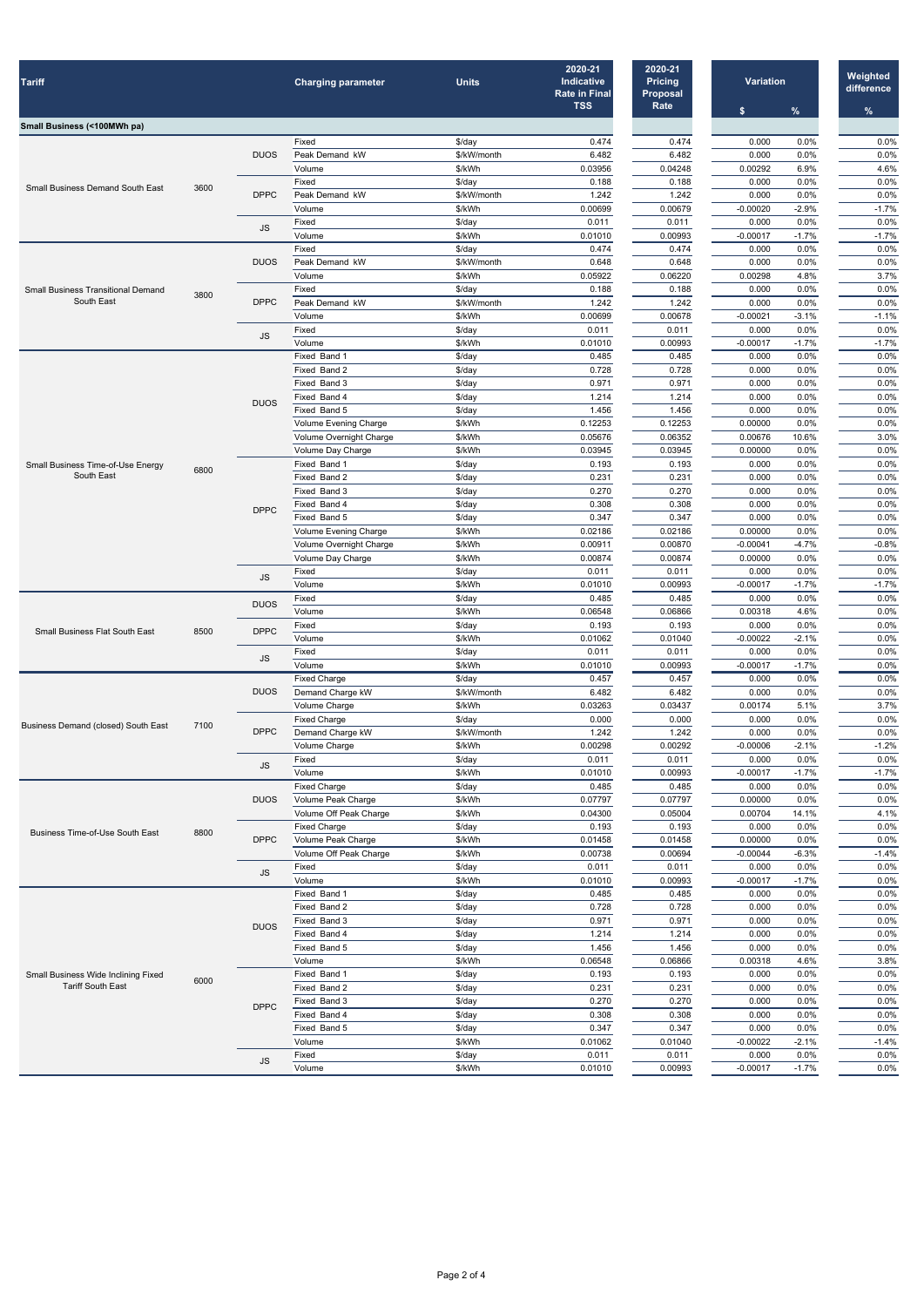| <b>Tariff</b>                              |      |                            | <b>Charging parameter</b>     | <b>Units</b>             | 2020-21<br>Indicative<br><b>Rate in Final</b><br><b>TSS</b> | 2020-21<br><b>Pricing</b><br><b>Proposal</b><br>Rate |                                                   |                                                                                                                                                                                                                                                                                                                                                                                                                                                                                                                                                                                                                                                                                                                                                                                                                                                                                                  | Weighted<br>difference<br>$\%$ |
|--------------------------------------------|------|----------------------------|-------------------------------|--------------------------|-------------------------------------------------------------|------------------------------------------------------|---------------------------------------------------|--------------------------------------------------------------------------------------------------------------------------------------------------------------------------------------------------------------------------------------------------------------------------------------------------------------------------------------------------------------------------------------------------------------------------------------------------------------------------------------------------------------------------------------------------------------------------------------------------------------------------------------------------------------------------------------------------------------------------------------------------------------------------------------------------------------------------------------------------------------------------------------------------|--------------------------------|
| Controlled load (<100MWh pa)               |      |                            |                               |                          |                                                             |                                                      |                                                   |                                                                                                                                                                                                                                                                                                                                                                                                                                                                                                                                                                                                                                                                                                                                                                                                                                                                                                  |                                |
|                                            |      |                            | Fixed                         | $$$ /day                 | 0.485                                                       | 0.485                                                |                                                   |                                                                                                                                                                                                                                                                                                                                                                                                                                                                                                                                                                                                                                                                                                                                                                                                                                                                                                  | 0.0%                           |
| <b>Small Business Primary Load Control</b> |      | <b>DUOS</b>                | Volume                        | \$/kWh                   | 0.02838                                                     | 0.02931                                              |                                                   |                                                                                                                                                                                                                                                                                                                                                                                                                                                                                                                                                                                                                                                                                                                                                                                                                                                                                                  | 2.5%                           |
|                                            |      |                            | Fixed                         | $$$ /day                 | 0.096                                                       | 0.096                                                |                                                   |                                                                                                                                                                                                                                                                                                                                                                                                                                                                                                                                                                                                                                                                                                                                                                                                                                                                                                  | 0.0%                           |
| South East                                 | 5700 | <b>DPPC</b>                | Volume                        | \$/kWh                   | 0.01264                                                     | 0.01245                                              | $-0.00019$                                        | $-1.5%$                                                                                                                                                                                                                                                                                                                                                                                                                                                                                                                                                                                                                                                                                                                                                                                                                                                                                          | $-1.4%$                        |
|                                            |      |                            | Fixed                         | \$/day                   | 0.011                                                       | 0.011                                                | 0.000                                             | <b>Variation</b><br>%<br>s.<br>0.000<br>0.0%<br>3.2%<br>0.00093<br>0.000<br>0.0%<br>0.0%<br>$-0.00017$<br>$-1.7%$<br>0.00093<br>3.2%<br>$-0.00016$<br>$-1.4%$<br>2.7%<br>0.00022<br>4.8%<br>0.00093<br>$-1.4%$<br>$-0.00016$<br>2.7%<br>0.00022<br>0.00194<br>4.1%<br>$-0.00015$<br>$-1.4%$<br>$-0.8%$<br>$-0.00005$<br>0.000<br>0.0%<br>0.000<br>0.0%<br>0.0%<br>0.000<br>0.00257<br>13.8%<br>0.000<br>0.0%<br>0.000<br>0.0%<br>0.0%<br>0.000<br>$-5.0%$<br>$-0.00023$<br>1.7%<br>0.010<br>0.00007<br>1.3%<br>0.0%<br>0.000<br>0.0%<br>0.000<br>31.7%<br>0.00172<br>0.000<br>$0.0\%$<br>0.000<br>0.0%<br>$-0.00017$<br>$-4.2%$<br>0.010<br>1.7%<br>1.3%<br>0.00007<br>0.0%<br>0.000<br>0.0%<br>0.000<br>0.00167<br>23.1%<br>0.000<br>0.0%<br>0.000<br>0.0%<br>$-0.00013$<br>$-8.0%$<br>1.7%<br>0.010<br>1.3%<br>0.00007<br>0.000<br>0.0%<br>0.00000<br>0.0%<br>0.000<br>0.0%<br>0.5%<br>0.00006 | 0.0%                           |
|                                            |      | <b>JS</b>                  | Volume                        | \$/kWh                   | 0.01010                                                     | 0.00993                                              |                                                   |                                                                                                                                                                                                                                                                                                                                                                                                                                                                                                                                                                                                                                                                                                                                                                                                                                                                                                  | $-1.7%$                        |
|                                            |      | <b>DUOS</b>                | Volume                        | \$/kWh                   | 0.02838                                                     | 0.02931                                              |                                                   | 1.7%<br>1.3%<br>0.0%<br>16.4%<br>1.3%                                                                                                                                                                                                                                                                                                                                                                                                                                                                                                                                                                                                                                                                                                                                                                                                                                                            | 3.2%                           |
| Economy South East                         | 9100 | <b>DPPC</b>                | Volume                        | \$/kWh                   | 0.01161                                                     | 0.01145                                              |                                                   |                                                                                                                                                                                                                                                                                                                                                                                                                                                                                                                                                                                                                                                                                                                                                                                                                                                                                                  | $-1.4%$                        |
|                                            |      | <b>JS</b>                  | Volume                        | \$/kWh                   | 0.00790                                                     | 0.00812                                              |                                                   |                                                                                                                                                                                                                                                                                                                                                                                                                                                                                                                                                                                                                                                                                                                                                                                                                                                                                                  | 2.7%                           |
|                                            |      | <b>DUOS</b>                | Volume                        | \$/kWh                   | 0.01838                                                     | 0.01931                                              |                                                   |                                                                                                                                                                                                                                                                                                                                                                                                                                                                                                                                                                                                                                                                                                                                                                                                                                                                                                  | 4.8%                           |
| Super Economy South East                   | 9000 | <b>DPPC</b>                | Volume                        | \$/kWh                   | 0.01161                                                     | 0.01145                                              |                                                   |                                                                                                                                                                                                                                                                                                                                                                                                                                                                                                                                                                                                                                                                                                                                                                                                                                                                                                  | $-1.4%$                        |
|                                            |      | <b>JS</b>                  | Volume                        | \$/kWh                   | 0.00790                                                     | 0.00812                                              |                                                   |                                                                                                                                                                                                                                                                                                                                                                                                                                                                                                                                                                                                                                                                                                                                                                                                                                                                                                  | 2.7%                           |
| <b>Unmetered</b>                           |      |                            |                               |                          |                                                             |                                                      |                                                   |                                                                                                                                                                                                                                                                                                                                                                                                                                                                                                                                                                                                                                                                                                                                                                                                                                                                                                  |                                |
|                                            |      | <b>DUOS</b>                | Volume                        | \$/kWh                   | 0.04515                                                     | 0.04709                                              |                                                   |                                                                                                                                                                                                                                                                                                                                                                                                                                                                                                                                                                                                                                                                                                                                                                                                                                                                                                  | 4.1%                           |
| <b>Unmetered South East</b>                | 9600 | <b>DPPC</b>                | Volume                        | \$/kWh                   | 0.01104                                                     | 0.01089                                              |                                                   |                                                                                                                                                                                                                                                                                                                                                                                                                                                                                                                                                                                                                                                                                                                                                                                                                                                                                                  | $-1.4%$                        |
|                                            |      | JS.                        | Volume                        | \$/kWh                   | 0.00664                                                     | 0.00659                                              |                                                   |                                                                                                                                                                                                                                                                                                                                                                                                                                                                                                                                                                                                                                                                                                                                                                                                                                                                                                  | $-0.8%$                        |
| Large Business (>100MWh pa)                |      |                            |                               |                          |                                                             |                                                      |                                                   |                                                                                                                                                                                                                                                                                                                                                                                                                                                                                                                                                                                                                                                                                                                                                                                                                                                                                                  |                                |
|                                            |      |                            | Fixed                         | $$$ /day                 | 4.572                                                       | 4.572                                                |                                                   |                                                                                                                                                                                                                                                                                                                                                                                                                                                                                                                                                                                                                                                                                                                                                                                                                                                                                                  | 0.0%                           |
|                                            |      | <b>DUOS</b>                | <b>Actual Demand Peak</b>     | \$/kVA/month             | 9.192                                                       | 9.192                                                |                                                   |                                                                                                                                                                                                                                                                                                                                                                                                                                                                                                                                                                                                                                                                                                                                                                                                                                                                                                  | 0.0%                           |
|                                            | 7200 |                            | <b>Excess Demand</b>          | \$/kVA/month             | 1.838                                                       | 1.838                                                |                                                   |                                                                                                                                                                                                                                                                                                                                                                                                                                                                                                                                                                                                                                                                                                                                                                                                                                                                                                  | 0.0%                           |
| LV Demand Time-of-Use South East           |      |                            | Volume                        | \$/kWh                   | 0.01612                                                     | 0.01869                                              |                                                   |                                                                                                                                                                                                                                                                                                                                                                                                                                                                                                                                                                                                                                                                                                                                                                                                                                                                                                  | 4.6%                           |
|                                            |      |                            | Fixed                         | $$$ /day                 | 0.000                                                       | 0.000                                                |                                                   |                                                                                                                                                                                                                                                                                                                                                                                                                                                                                                                                                                                                                                                                                                                                                                                                                                                                                                  | 0.0%                           |
|                                            |      | <b>DPPC</b>                | <b>Actual Demand Peak</b>     | \$/kVA/month             | 2.832                                                       | 2.832                                                |                                                   |                                                                                                                                                                                                                                                                                                                                                                                                                                                                                                                                                                                                                                                                                                                                                                                                                                                                                                  | 0.0%                           |
|                                            |      |                            | <b>Excess Demand</b>          | \$/kVA/month             | 0.566                                                       | 0.566                                                |                                                   |                                                                                                                                                                                                                                                                                                                                                                                                                                                                                                                                                                                                                                                                                                                                                                                                                                                                                                  | 0.0%                           |
|                                            |      |                            | Volume                        | \$/kWh                   | 0.00481                                                     | 0.00458                                              |                                                   |                                                                                                                                                                                                                                                                                                                                                                                                                                                                                                                                                                                                                                                                                                                                                                                                                                                                                                  | $-1.7%$                        |
|                                            |      | <b>JS</b>                  | Fixed                         | \$/day                   | 0.594                                                       | 0.604                                                |                                                   |                                                                                                                                                                                                                                                                                                                                                                                                                                                                                                                                                                                                                                                                                                                                                                                                                                                                                                  | 0.2%                           |
|                                            |      |                            | Volume                        | \$/kWh                   | 0.00552                                                     | 0.00559                                              |                                                   |                                                                                                                                                                                                                                                                                                                                                                                                                                                                                                                                                                                                                                                                                                                                                                                                                                                                                                  | 1.1%                           |
|                                            |      | <b>DUOS</b>                | Fixed<br><b>Actual Demand</b> | $$$ /day<br>\$/kVA/month | 3.587<br>12.009                                             | 3.587<br>12.009                                      |                                                   |                                                                                                                                                                                                                                                                                                                                                                                                                                                                                                                                                                                                                                                                                                                                                                                                                                                                                                  | 0.0%<br>0.0%                   |
|                                            |      |                            | Volume                        | \$/kWh                   | 0.00371                                                     | 0.00543                                              |                                                   |                                                                                                                                                                                                                                                                                                                                                                                                                                                                                                                                                                                                                                                                                                                                                                                                                                                                                                  | 4.8%                           |
|                                            |      |                            | Fixed                         | \$/day                   | 1.370                                                       | 1.370                                                |                                                   |                                                                                                                                                                                                                                                                                                                                                                                                                                                                                                                                                                                                                                                                                                                                                                                                                                                                                                  | 0.0%                           |
| <b>Demand Small South East</b>             | 8300 | <b>DPPC</b>                | <b>Actual Demand</b>          | \$/kVA/month             | 2.741                                                       | 2.741                                                |                                                   |                                                                                                                                                                                                                                                                                                                                                                                                                                                                                                                                                                                                                                                                                                                                                                                                                                                                                                  | 0.0%                           |
|                                            |      |                            | Volume                        | \$/kWh                   | 0.00418                                                     | 0.00401                                              | 0.010<br>0.00007<br>0.00000<br>0.00192<br>0.00007 | $-1.6%$                                                                                                                                                                                                                                                                                                                                                                                                                                                                                                                                                                                                                                                                                                                                                                                                                                                                                          |                                |
|                                            |      |                            | Fixed                         | $$$ /day                 | 0.594                                                       | 0.604                                                |                                                   |                                                                                                                                                                                                                                                                                                                                                                                                                                                                                                                                                                                                                                                                                                                                                                                                                                                                                                  | 0.1%                           |
|                                            |      | <b>JS</b>                  | Volume                        | \$/kWh                   | 0.00552                                                     | 0.00559                                              |                                                   |                                                                                                                                                                                                                                                                                                                                                                                                                                                                                                                                                                                                                                                                                                                                                                                                                                                                                                  | 1.2%                           |
|                                            |      |                            | Fixed                         | $$$ /day                 | 29.558                                                      | 29.558                                               |                                                   |                                                                                                                                                                                                                                                                                                                                                                                                                                                                                                                                                                                                                                                                                                                                                                                                                                                                                                  | 0.0%                           |
|                                            |      | <b>DUOS</b>                | <b>Actual Demand</b>          | \$/kVA/month             | 10.427                                                      | 10.427                                               |                                                   |                                                                                                                                                                                                                                                                                                                                                                                                                                                                                                                                                                                                                                                                                                                                                                                                                                                                                                  | 0.0%                           |
|                                            |      |                            | Volume                        | \$/kWh                   | 0.00556                                                     | 0.00723                                              |                                                   |                                                                                                                                                                                                                                                                                                                                                                                                                                                                                                                                                                                                                                                                                                                                                                                                                                                                                                  | 4.5%                           |
| Demand Large South East                    | 8100 | <b>DPPC</b><br><b>JS</b>   | Fixed                         | $$$ /day                 | 5.636                                                       | 5.636                                                |                                                   |                                                                                                                                                                                                                                                                                                                                                                                                                                                                                                                                                                                                                                                                                                                                                                                                                                                                                                  | 0.0%                           |
|                                            |      |                            | <b>Actual Demand</b>          | \$/kVA/month             | 2.832                                                       | 2.832                                                |                                                   |                                                                                                                                                                                                                                                                                                                                                                                                                                                                                                                                                                                                                                                                                                                                                                                                                                                                                                  | 0.0%                           |
|                                            |      |                            | Volume                        | \$/kWh                   | 0.00175                                                     | 0.00162                                              |                                                   |                                                                                                                                                                                                                                                                                                                                                                                                                                                                                                                                                                                                                                                                                                                                                                                                                                                                                                  | $-1.4%$                        |
|                                            |      |                            | Fixed                         | \$/day                   | 0.594                                                       | 0.604                                                |                                                   |                                                                                                                                                                                                                                                                                                                                                                                                                                                                                                                                                                                                                                                                                                                                                                                                                                                                                                  | 0.0%                           |
|                                            |      |                            | Volume                        | \$/kWh                   | 0.00552                                                     | 0.00559                                              |                                                   |                                                                                                                                                                                                                                                                                                                                                                                                                                                                                                                                                                                                                                                                                                                                                                                                                                                                                                  | 1.2%                           |
| Large Controlled Load (>100MWh pa)         |      |                            |                               |                          |                                                             |                                                      |                                                   |                                                                                                                                                                                                                                                                                                                                                                                                                                                                                                                                                                                                                                                                                                                                                                                                                                                                                                  |                                |
|                                            |      | <b>DUOS</b><br><b>DPPC</b> | Fixed                         | \$/day                   | 3.587                                                       | 3.587                                                |                                                   |                                                                                                                                                                                                                                                                                                                                                                                                                                                                                                                                                                                                                                                                                                                                                                                                                                                                                                  | 0.0%                           |
|                                            |      |                            | Volume                        | \$/kWh                   | 0.05500                                                     | 0.05500                                              |                                                   |                                                                                                                                                                                                                                                                                                                                                                                                                                                                                                                                                                                                                                                                                                                                                                                                                                                                                                  | 0.0%                           |
| Large Business Primary Load                | 5800 |                            | Fixed                         | \$/day                   | 1.370                                                       | 1.370                                                |                                                   |                                                                                                                                                                                                                                                                                                                                                                                                                                                                                                                                                                                                                                                                                                                                                                                                                                                                                                  | 0.0%                           |
| <b>Control South East</b>                  |      |                            | Volume                        | \$/kWh                   | 0.01110                                                     | 0.01116                                              |                                                   |                                                                                                                                                                                                                                                                                                                                                                                                                                                                                                                                                                                                                                                                                                                                                                                                                                                                                                  | 0.4%                           |
|                                            |      | <b>JS</b>                  | Fixed                         | \$/day                   | 0.594                                                       | 0.604                                                |                                                   |                                                                                                                                                                                                                                                                                                                                                                                                                                                                                                                                                                                                                                                                                                                                                                                                                                                                                                  | 0.3%                           |
|                                            |      |                            | Volume                        | \$/kWh                   | 0.00552                                                     | 0.00559                                              |                                                   |                                                                                                                                                                                                                                                                                                                                                                                                                                                                                                                                                                                                                                                                                                                                                                                                                                                                                                  | 1.0%                           |
| Large Business Secondary Load              |      | <b>DUOS</b>                | Volume                        | \$/kWh                   | 0.05500                                                     | 0.05500                                              |                                                   |                                                                                                                                                                                                                                                                                                                                                                                                                                                                                                                                                                                                                                                                                                                                                                                                                                                                                                  | 0.0%                           |
| Control South East                         | 5900 | <b>DPPC</b>                | Volume                        | \$/kWh                   | 0.00978                                                     | 0.01170                                              |                                                   |                                                                                                                                                                                                                                                                                                                                                                                                                                                                                                                                                                                                                                                                                                                                                                                                                                                                                                  | 16.4%                          |
|                                            |      | <b>JS</b>                  | Volume                        | \$/kWh                   | 0.00552                                                     | 0.00559                                              |                                                   |                                                                                                                                                                                                                                                                                                                                                                                                                                                                                                                                                                                                                                                                                                                                                                                                                                                                                                  | 1.3%                           |